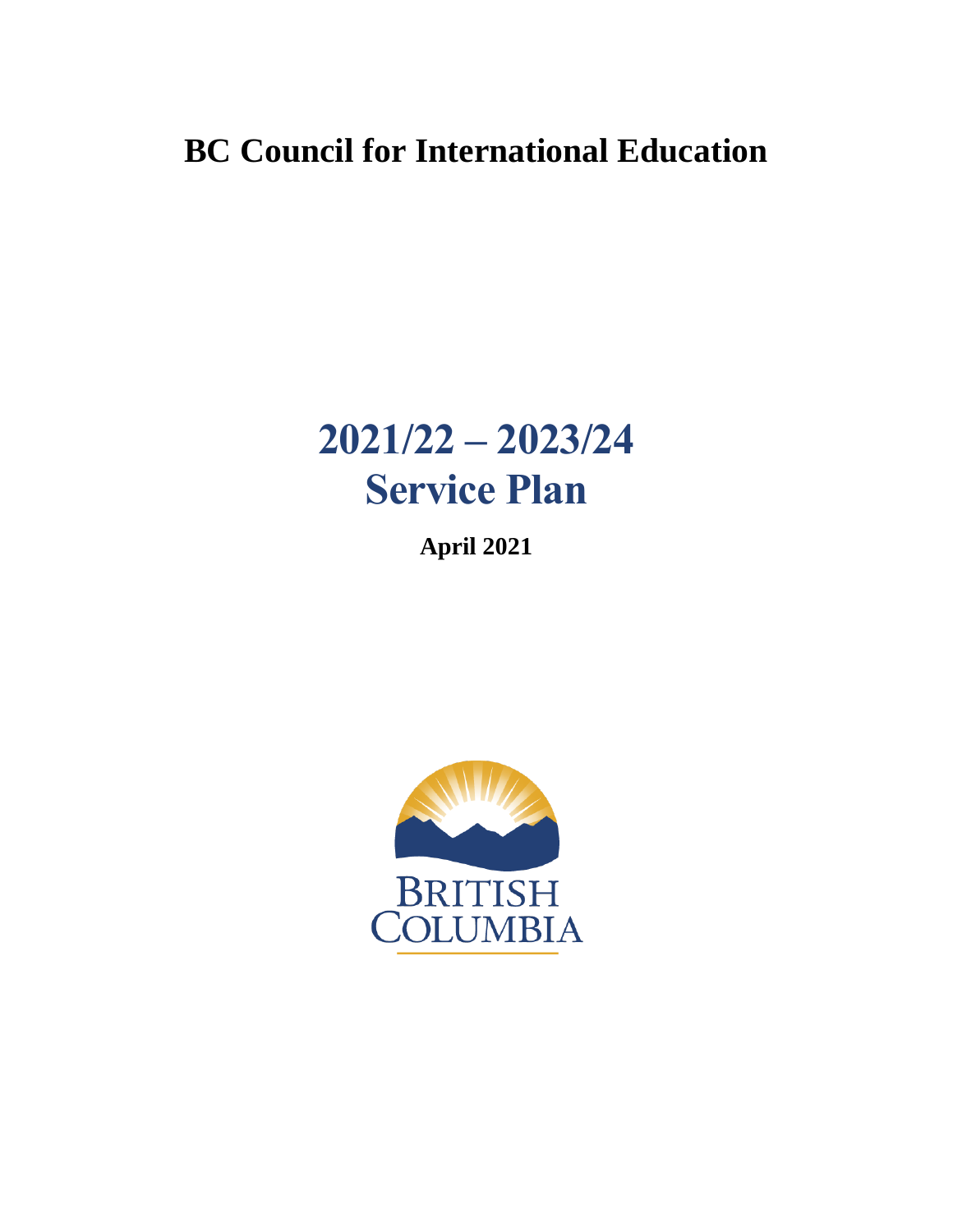### For more information on the British Columbia Council for International Education contact: Suite 603 - 409 Granville Street Vancouver, BC V6C 1T2 Phone: 604-637-6766 Or visit our website at

[www.bccie.bc.ca](http://www.bccie.bc.ca/)

Published by British Columbia Council for International Education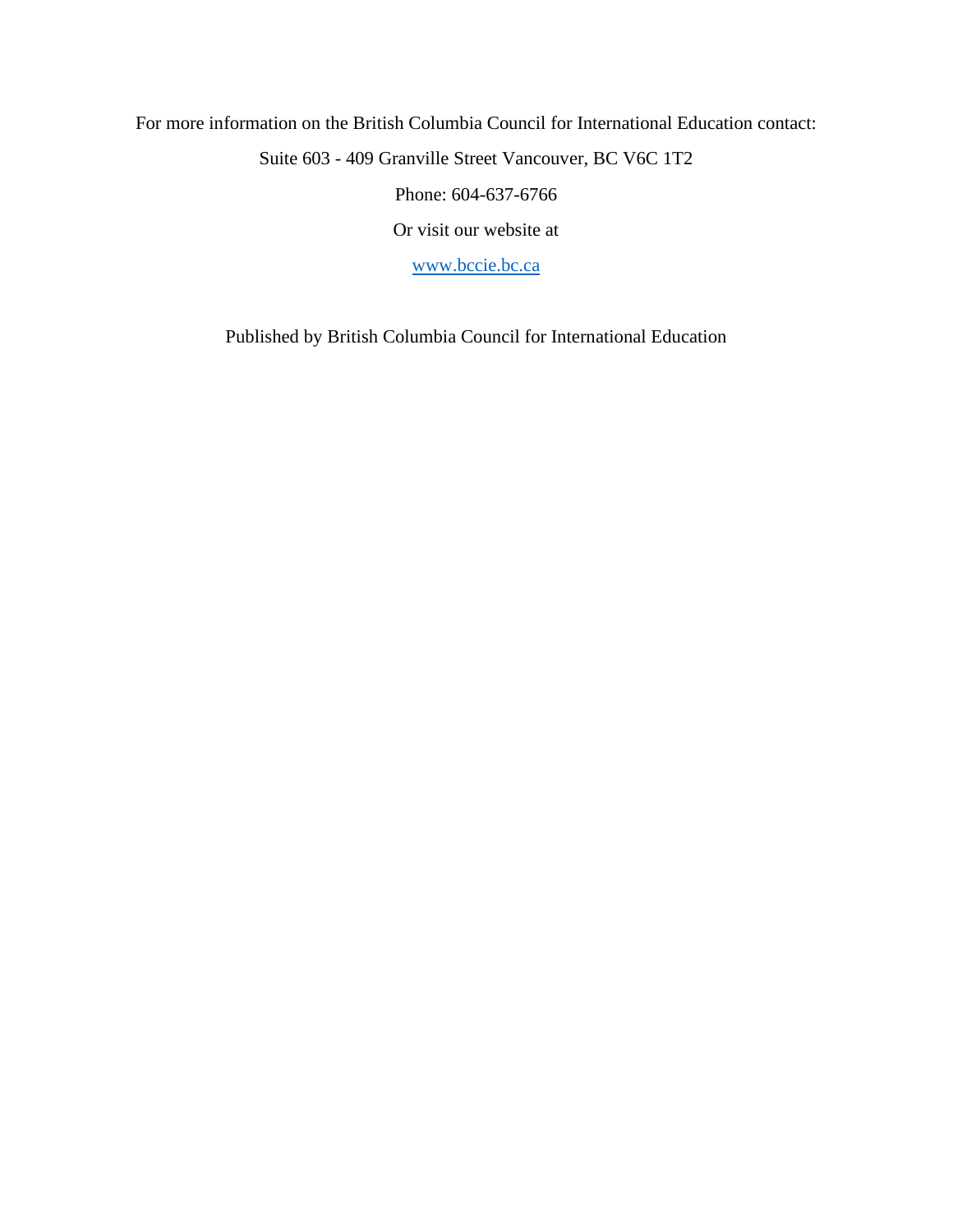### <span id="page-2-0"></span>**Board Chair's Accountability Statement**



The 2021/22 – 2023/24 British Columbia Council for International Education (BCCIE) Service Plan was prepared under the Board's direction in accordance with the *Budget Transparency and Accountability Act*. The plan is consistent with government's strategic priorities and fiscal plan. The Board is accountable for the contents of the plan, including what has been included in the plan and how it has been reported. The Board is responsible for the validity and reliability of the information included in the plan.

All significant assumptions, policy decisions, events and identified risks, as of April 2021 have been considered in preparing the plan. The performance measures presented are consistent with the *Budget* 

*Transparency and Accountability Act*, BCCIE's mandate and goals, and focus on aspects critical to the organization's performance. The targets in this plan have been determined based on an assessment of BCCIE's operating environment, forecast conditions, risk assessment and past performance.

Sherni Bell

Sherri Bell Board Chair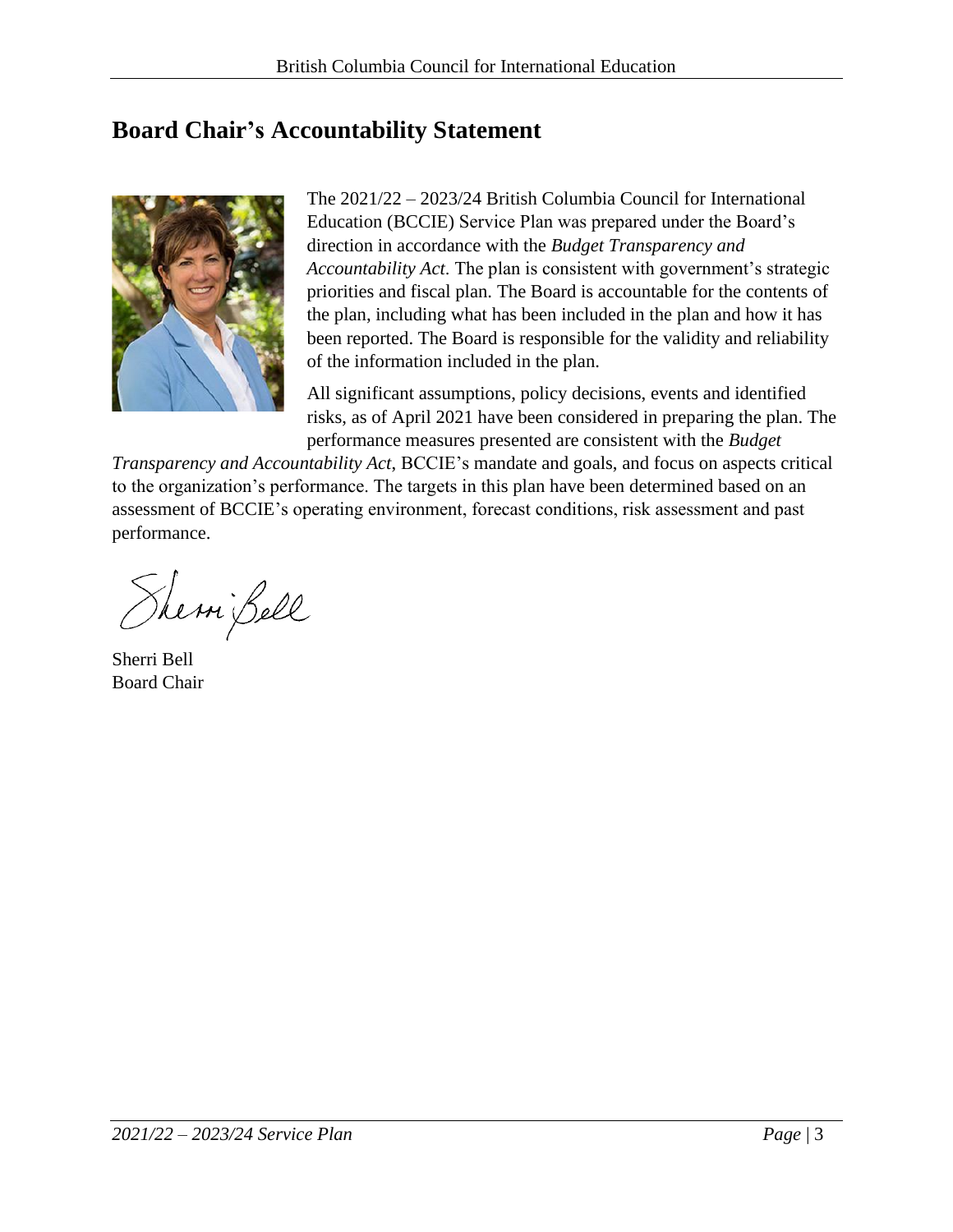### **Table of Contents**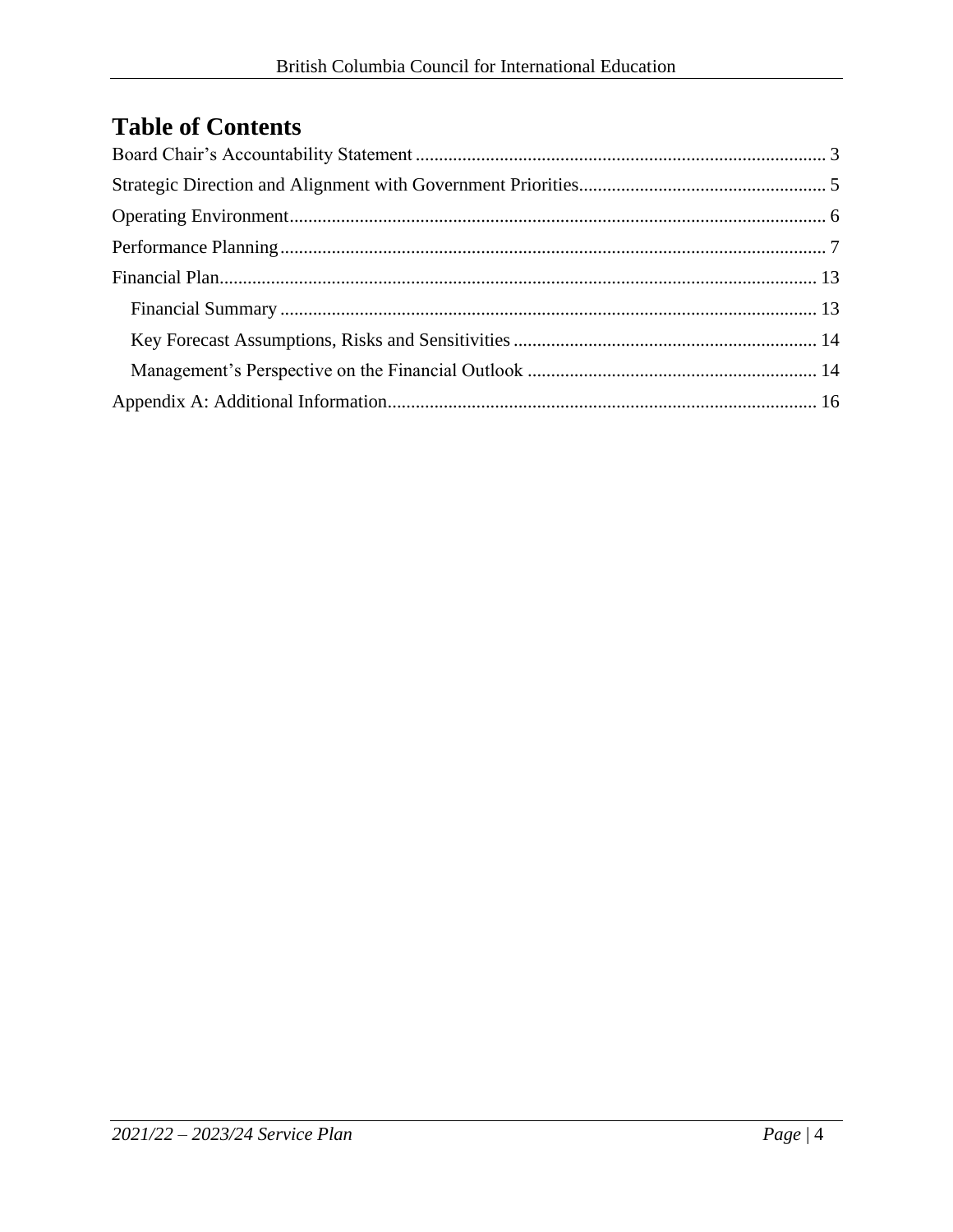### <span id="page-4-0"></span>**Strategic Direction and Alignment with Government Priorities**

In 2021/22, British Columbians continue to face significant challenges as a result of the global COVID-19 pandemic. Recovering from the pandemic will require focused direction, strong alignment and ongoing engagement between public sector organizations and the Government of British Columbia. The government has identified five foundational principles that will inform each Crown agency's policies and programs and contribute to COVID recovery: putting people first, lasting and meaningful reconciliation, equity and anti-racism, a better future through fighting climate change and meeting our greenhouse gas commitments, and a strong, sustainable economy that works for everyone.

BCCIE works collaboratively with the Ministry of Advanced Education and Skills Training and partner ministries including the Ministry of Education and the Ministry of Jobs, Economic Recovery and Innovation, and with schools, districts, and institutions to deliver on the international education priorities of the Province. BCCIE supports B.C. students, teachers and administrators in the provincial K-12 and post-secondary system by providing leadership and expertise as well as promoting the benefits and opportunities of international education broadly. BCCIE also supports a strong and sustainable provincial economy and builds targeted and strategic partnerships between B.C. and global institutions. This is accomplished through BCCIE's work to diversify key markets, build capacity of schools and institutions across B.C. to engage in international education, and increase pathways between B.C. K-12 and post-secondary institutions.

BCCIE's work supports Government's implementation of the provincial international education framework. This includes supporting school districts and post-secondary institutions to diversify their sources of international students, and building the capacity of institutions to deliver a highquality international experience while promoting regions in B.C. as study destinations. BCCIE continues to support implementation of Government's broad priorities, including Indigenization of the international education sector and expanding intercultural training and support in line with Government's focus on inclusion and anti-racism.

This work is consistent with the Ministry of Education's Policy for Student Success, which enables all learners to maximize their potential. Specifically, they align with fostering Healthy and Effective Learning Environments and enhancing Quality Teaching and Leadership objectives, as well as promoting a future orientation that allows learners to thrive in a rapidly changing world.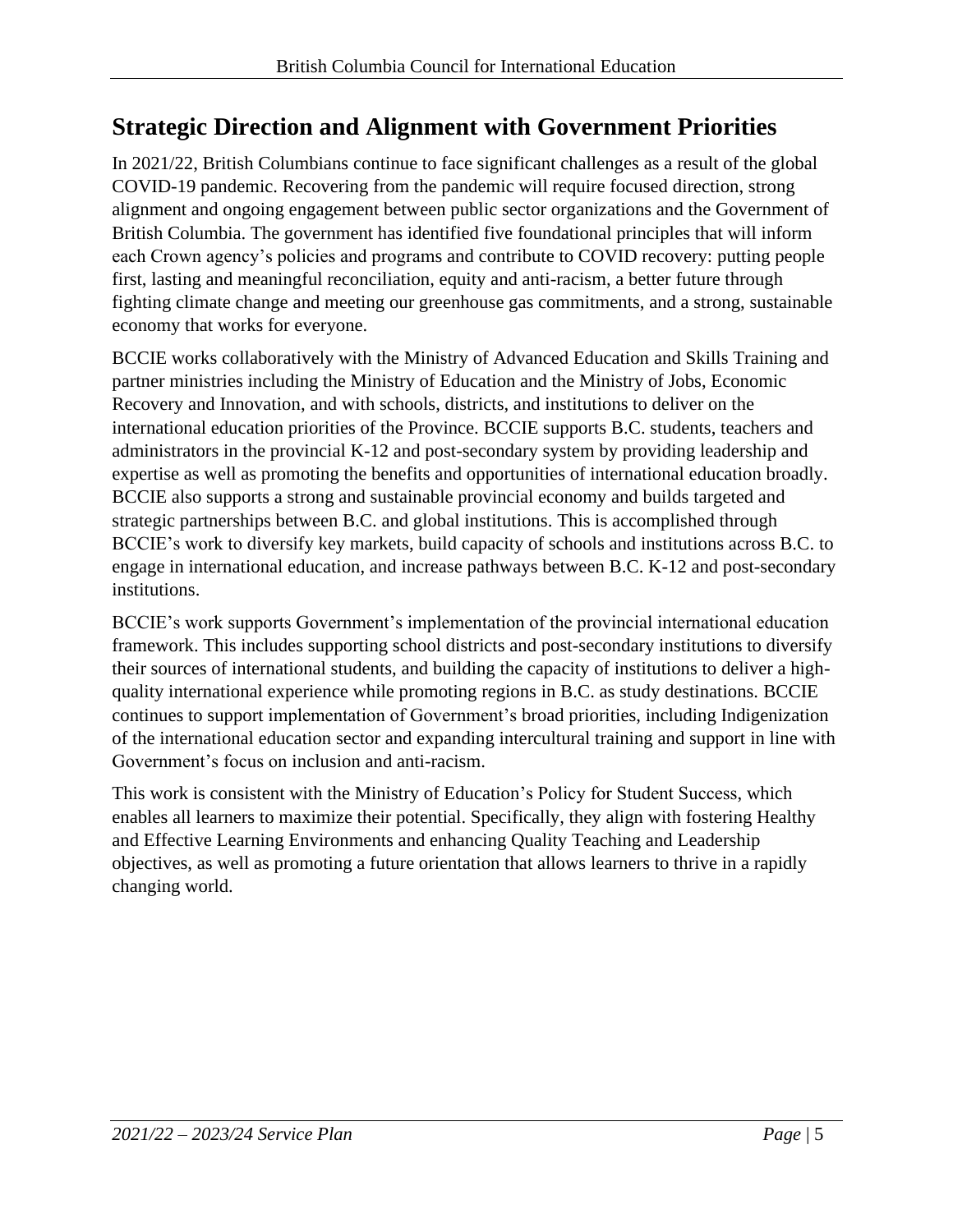### <span id="page-5-0"></span>**Operating Environment**

In 2020, the COVID-19 pandemic significantly impacted the international community and will continue to disrupt the international education sector in 2021/22 through travel restrictions and worldwide health and safety measures. Global and Canadian travel restrictions continue to influence international student enrolment at B.C. K-12 schools and post-secondary institutions (PSIs), affecting revenues. In B.C., education ministries continue to work closely with provincial and federal health officials to ensure schools and institutions support the safe arrival of international students to Canada.

The COVID-19 pandemic restricted BCCIE's ability to physically represent B.C. abroad, develop new partnerships, lead overseas missions, and hold or host international events. Early-on in the pandemic, BCCIE made the difficult but necessary decision to postpone the Asia-Pacific Association for International Education (APAIE 2020) conference, a BCCIE-led global event originally scheduled to be held in Vancouver in March 2020. The conference is now scheduled to be held in March 2022 in Vancouver – pandemic recovery conditions permitting - and represents a significant opportunity for B.C. to build strategic partnerships with institutions in the Asia-Pacific region.

In response to the limitations imposed by the COVID-19 pandemic, BCCIE developed and continues to implement new and innovative supports for B.C. institutions, through virtual student recruitment fairs and online partner-development events with target markets such as Mexico and Southeast Asia. These activities not only create new partnerships but also help sustain connections to key international partners and support system coordination within the B.C. postsecondary and K-12 sectors during the COVID-19 pandemic. These new activities and virtual models of engagement will continue beyond the pandemic, and this work will strengthen the sustainability of the international education sector, supporting provincial economic recovery.

As the province emerges from the pandemic, BCCIE will focus on rebuilding the international education sector to support economic recovery. Diversification of B.C.'s international education system—both the sending markets and the receiving destination—will be a key focus area for BCCIE. This includes developing new source markets to support a balanced approach to international education and ensuring a more sustainable and diverse supply of international learners that is less susceptible to market shocks. It also includes ongoing work to ensure school districts and post-secondary institutions across B.C. are well positioned to attract, support, and retain international students in their communities. A strong and diverse international education sector supports local economies throughout the Province, and contributes to immediate and sustainable economic recovery for B.C.

Key priorities for BCCIE such as supporting K-12 schools and PSIs in the Indigenization of the international education sector, building intercultural competencies, and developing professional expertise will remain important moving forward.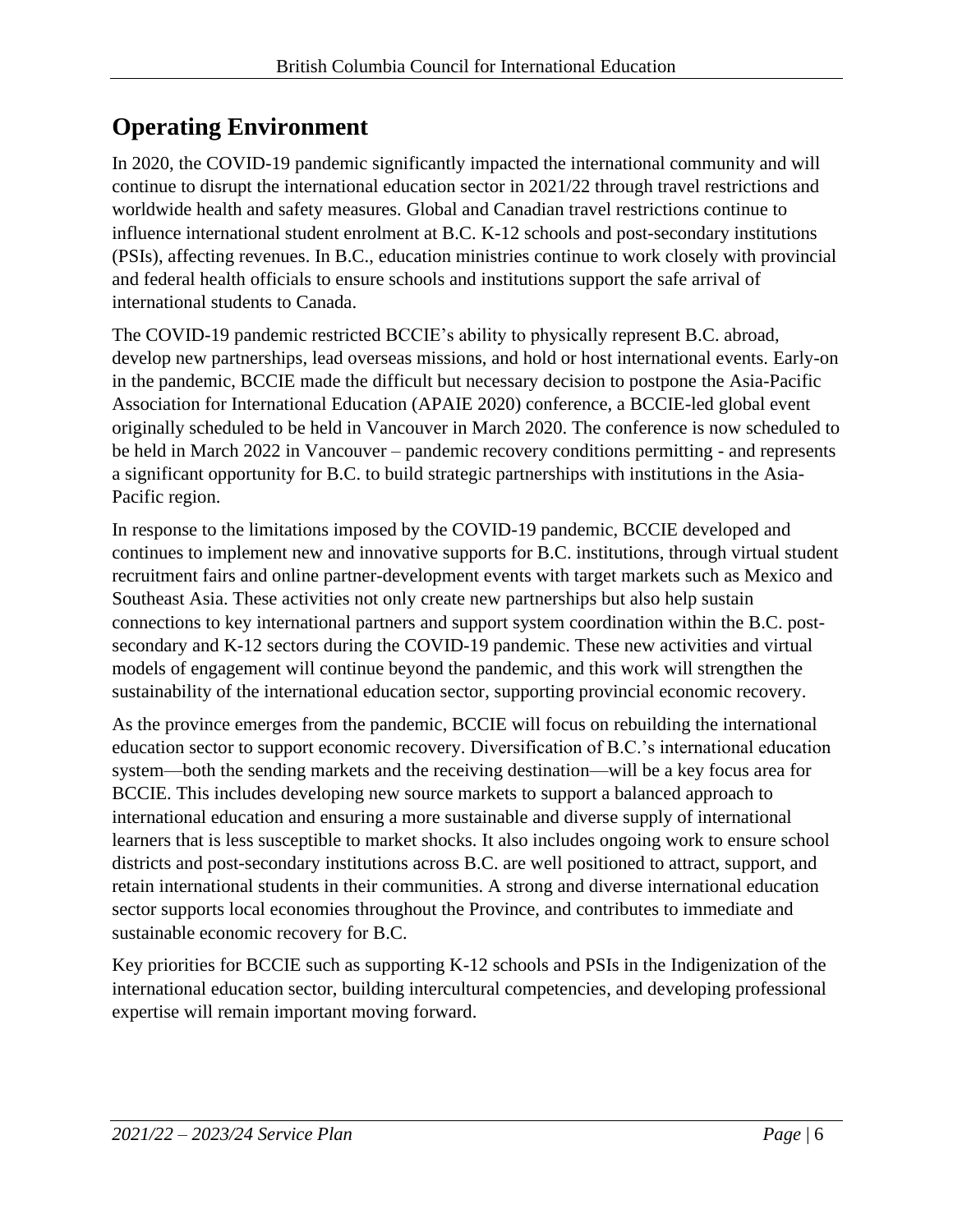### <span id="page-6-0"></span>**Performance Planning**

#### **Goal 1: Support the two-way flow of students, instructors, and ideas between British Columbia and international partners.**

BCCIE plays a critical role in facilitating partnerships focused on diversifying markets, both for increasing opportunities for B.C. students to study and work abroad, and for positioning B.C., including regions outside the Lower Mainland, as a destination of choice for international learners.

#### **Objective 1.1: Facilitate strategic international partnerships in education.**

International partnerships are an essential part of a globally aware education system. They increase diversified markets supporting the two-way flow of students, instructors, and ideas between British Columbia and international partners and support learners to attain valuable global skills.

#### **Key Strategies**

- Develop strategic international partnerships that support further diversification of international education opportunities, including work to identify new opportunities for BC Offshore Schools.
- Expand opportunities for B.C. students and educators to participate in study and work abroad experiences.
- Engage in international education activities that enhance the recognition and reputation of B.C. as a destination of choice for education and learner success.

| <b>Performance Measure(s)</b>                                                                                                                      | 2018/19         | 2020/21         | 2021/22       | 2022/23       | 2023/24       |
|----------------------------------------------------------------------------------------------------------------------------------------------------|-----------------|-----------------|---------------|---------------|---------------|
|                                                                                                                                                    | <b>Baseline</b> | <b>Forecast</b> | <b>Target</b> | <b>Target</b> | <b>Target</b> |
| 1.1a Number of annual strategic<br>agreements BCCIE signs to support<br>further diversification of<br>international education markets <sup>1</sup> | 4               | 2               | 2             | 2             | 2             |

Data source: BCCIE

<sup>1</sup>BCCIE tracks the number of agreements signed annually.

| <b>Performance Measure(s)</b>                                                                                                                                                    | 2019/20         | 2020/21         | 2021/22       | 2022/23       | 2023/24       |
|----------------------------------------------------------------------------------------------------------------------------------------------------------------------------------|-----------------|-----------------|---------------|---------------|---------------|
|                                                                                                                                                                                  | <b>Baseline</b> | <b>Forecast</b> | <b>Target</b> | <b>Target</b> | <b>Target</b> |
| 1.1b Number of opportunities for<br>international partnership<br>development between B.C. schools,<br>districts, and institutions and<br>international counterparts <sup>1</sup> | 10              | 6               | 6             | 8             | q             |

Data source: BCCIE

<sup>1</sup>BCCIE tracks the number of partnership-building events offered to BC institutions as a part of Team BC missions, familiarization tours, the BCCIE annual summer conference, virtual B2B events and any other partnership focused events hosted by BCCIE.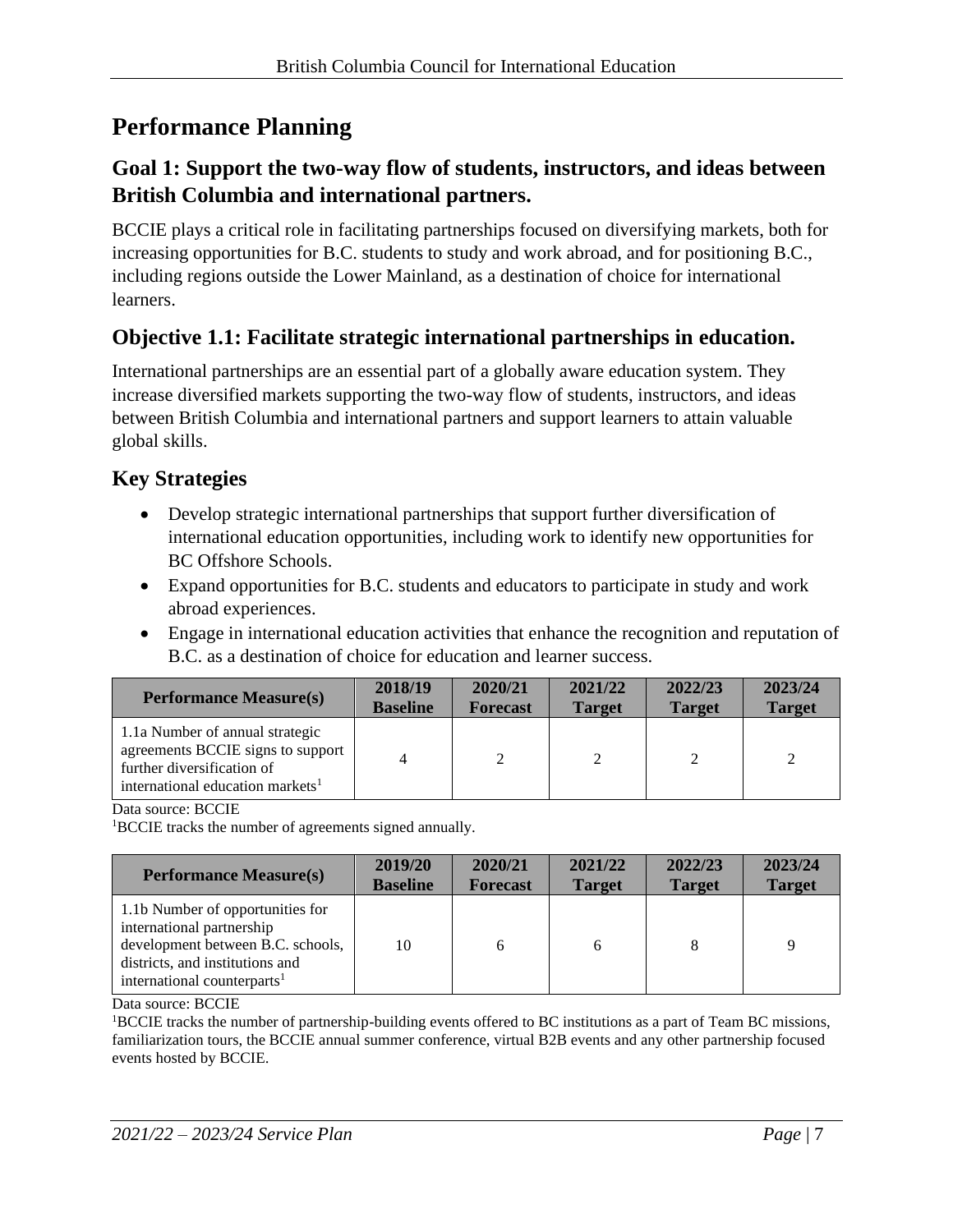#### **Linking Performance Measure to Objective**

1.1a This measure refers to strategic agreements signed by BCCIE with a range of international partners, including schools, institutions, and education organizations to support the diversification of international education markets for the Province. The partnerships facilitate global engagement in the education sector that might not have otherwise occurred. The measure was introduced in 2018/19.

1.1b This measure demonstrates BCCIE's ability to facilitate strategic relationships and support partnership development between B.C. schools, districts, and institutions, and key international partners, schools, and institutions. An opportunity is defined as a local or international event, hosted or organized by BCCIE, where B.C. schools and institutions have a chance to forge international partnerships. These events can include Team BC missions, local familiarization tours, and business-to-business (B2B) meetings with international delegations, inclusive of virtual events. An opportunity could also be an Offshore School lead generated by BCCIE that results in a formal Expression of Interest to the Ministry of Education.

#### **Discussion**

In the 2018/19 service plan, BCCIE introduced a new measure focused on agreements entered into by BCCIE, and it was determined that as the goal was to achieve strategic, quality outcomes, the targets would remain constant over time. A second measure was added in the 2019/20 service plan to capture BCCIE's efforts to support matchmaking and partnership development at the institutional and school level that may lead to new agreements which further support international market diversification.

Together, the two measures demonstrate the comprehensive actions undertaken by BCCIE to facilitate sector opportunities to build international partnerships. It is important to note that the partnership development cycle is a phased approach requiring significant effort over time.

In 2020/21, COVID-19 impacted BCCIE's ability to travel abroad for Team BC missions to Southeast Asia and Latin America, host familiarization tours, and host the APAIE 2020 conference. While BCCIE did offer virtual partnership development events in 2020, COVID-19 restrictions have impacted BCCIE's ability to meet the 2020/21 target for this measure. COVID-19 restrictions are expected to continue into the 2021/22 fiscal year, and full recovery of the international education sector is expected to take several years. As such, targets have been adjusted for future years.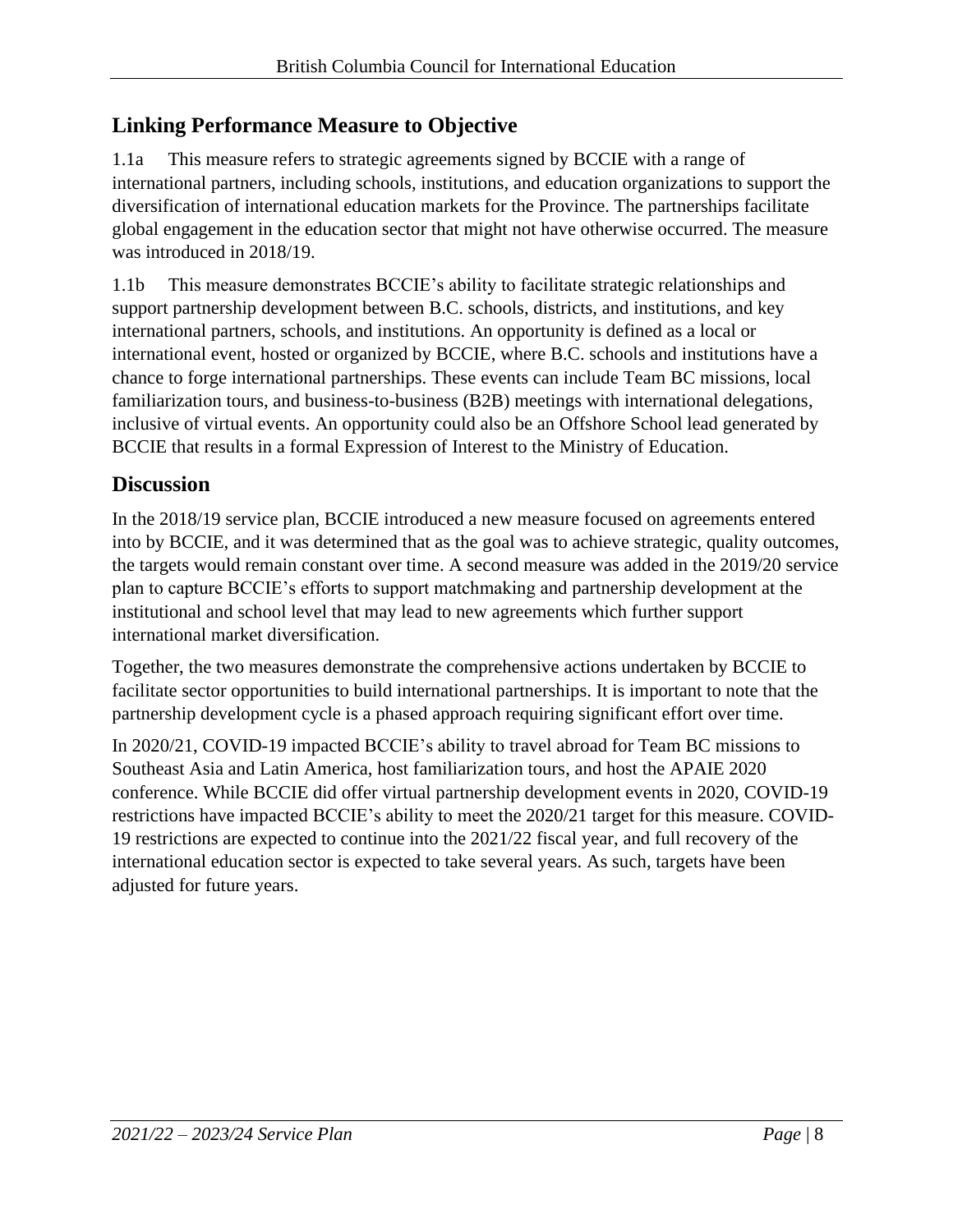#### **Goal 2: Build capacity and provide leadership and expertise in international education.**

BCCIE is committed to providing effective and relevant capacity building expertise and services to all international education stakeholders in the Province, with a continued focus on ensuring greater support and accessibility to those outside the Lower Mainland. BCCIE organizes and delivers activities and sessions throughout B.C. and undertakes focused capacity building projects with schools and institutions to support international education engagement. This work provides information, knowledge, and best practices to international education practitioners to support student success and increases capability, agility, and engagement within the sector.

#### **Objective 2.1: Identify, create, and support opportunities for capacity building in the international education sector.**

Capacity building efforts, including BCCIE's Summer Conference, focus on fostering diversity in the classroom, ensuring a positive experience for international students, and learning from and appreciating the intercultural dynamics developed within classrooms and campuses. This includes supporting the awareness of the history of Indigenous peoples in B.C. and Canada among international students.

#### **Key Strategies**

- Expand capacity building opportunities across B.C., particularly for participants in regions outside the Lower Mainland.
- Support the Province's goals for K-12 and post-secondary institutions in the Indigenization of the international education sector to foster greater awareness of the history of Indigenous peoples in B.C. and Canada among international students.
- Support intercultural training in schools, districts, and institutions—particularly for those outside the Lower Mainland—to help ensure faculty, staff, and administration are supported to work with international students.
- Continue delivering a mentorship program focussed on building leadership within the sector and ensuring collaboration and learning amongst institutional leaders across the Province.

| <b>Performance Measure(s)</b>                                                                     | 2019/20<br><b>Baseline</b> | 2020/21<br><b>Forecast</b> | 2021/22<br><b>Target</b> | 2022/23<br><b>Target</b> | 2023/24<br><b>Target</b> |
|---------------------------------------------------------------------------------------------------|----------------------------|----------------------------|--------------------------|--------------------------|--------------------------|
| $2.1a \#$ of capacity building<br>$s$ essions <sup>1</sup>                                        | 12                         | 21                         | 12                       | 12                       | 12                       |
| 2.1b # of participants at capacity<br>building sessions <sup>2,3</sup>                            | 834                        | 1575                       | 1000                     | 900                      | 950                      |
| 2.1c Satisfaction with capacity<br>building sessions and annual<br>Summer Conference <sup>4</sup> | 95%                        | 95%                        | 95%                      | 95%                      | 95%                      |

Data source: BCCIE

<sup>1</sup>Capacity building sessions refer to expert-led workshops, seminars, the BCCIE annual conference and the mentorship program. Both virtual and in person events are included.

<sup>2</sup>Numbers of participants includes participation in capacity building sessions for both virtual and in person events.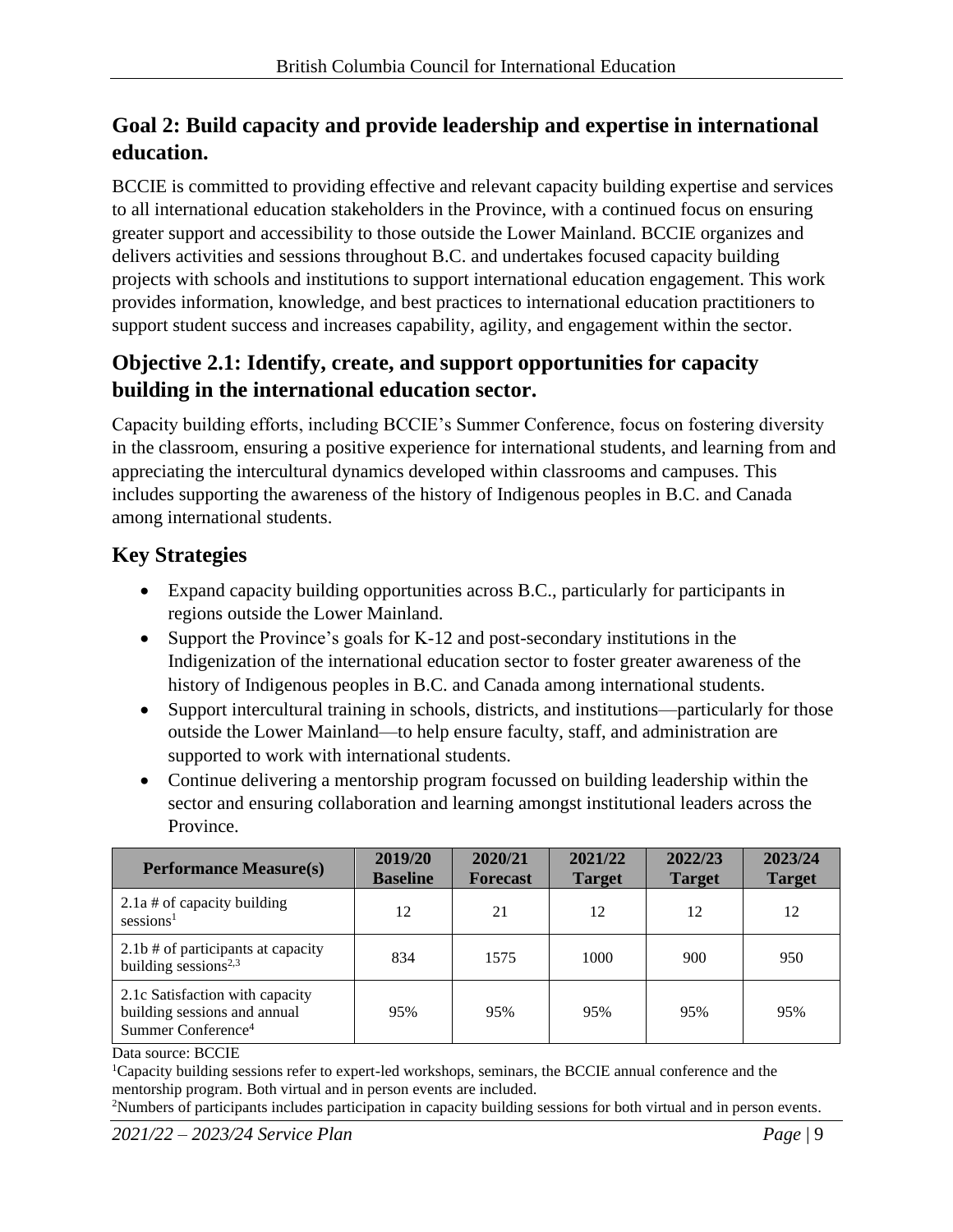<sup>3</sup>The number of participants anticipated in 2022/23 and 2023/24 are lower and reflective of a transition back to some in person events.

<sup>4</sup>BCCIE surveys participants, using a standard five-point Likert scale to measure their satisfaction with the coordination and organization of the session.

#### **Linking Performance Measure to Objective**

2.1.a This measure refers to virtual and in person capacity building sessions, including the BCCIE annual Summer Conference and programs organized and delivered by BCCIE. These events are an effective platform to share and build knowledge, enhance sector ability, and ensure greater agility within the education sector in B.C. The success of the measure will be based on effective strategic partnerships and ongoing knowledge exchange between BCCIE and a range of partners, including schools, institutions, education organizations, Indigenous peoples, and various levels of government.

2.1.b This measure is an indicator of BCCIE's reach in targeting education sector capacity building efforts. To that end, this measure is greatly influenced by whether it is virtual or in person as well as the location of the event. Events held virtually and in the Lower Mainland are well attended. BCCIE is refining measures to effectively track the number of participants from outside of the Lower Mainland attending capacity building sessions to ensure all regions of the Province are benefiting from these learning opportunities.

2.1.c This measure is an indicator of the stakeholder perspective of the effectiveness of the capacity-building sessions BCCIE organizes, leads, and delivers in the Province, including the annual Summer Conference.

#### **Discussion**

Sector capacity building sessions bring stakeholders together to share best practices, foster peerto-peer learning, discuss new ideas, and collaborate on a variety of topics such as regional or relevant challenges. In 2020/21, BCCIE hosted more capacity building events as part of one-time funding initiatives supported by the Ministry of Advanced Education and Skills Training. As funding for these additional capacity building events is not ongoing, targets for the number of events will remain unchanged in future years.

In 2021/22, BCCIE will continue to focus on offering capacity building sessions that build Indigenization and intercultural competencies and ensure greater accessibility to institutions and practitioners outside the Lower Mainland by continuing to deliver more online offerings including a virtual Summer Conference in June 2021. By offering more webinars and online events, the targets for the number of participants have been adjusted for 2021/22 and beyond.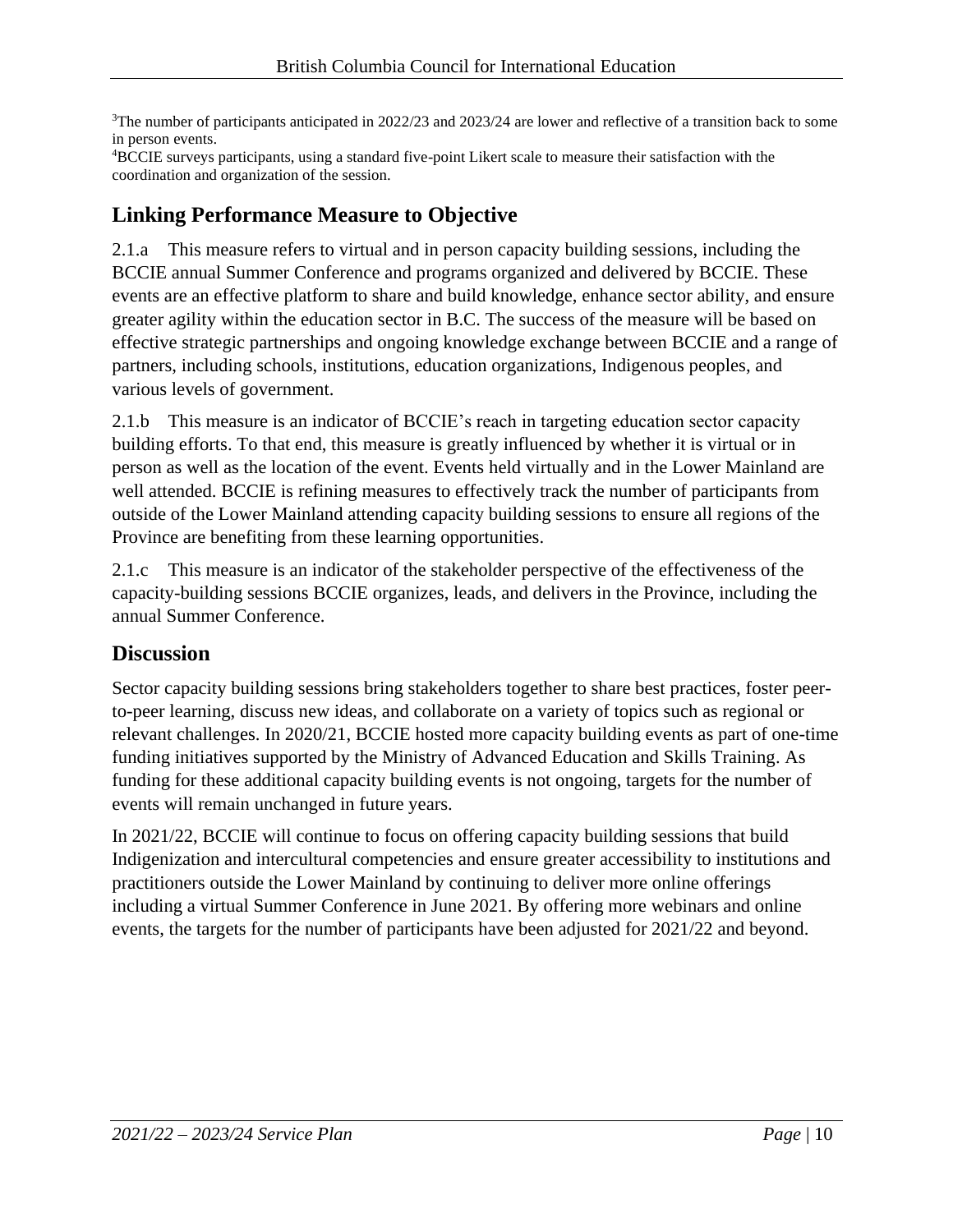#### **Goal 3: Promote the benefits and opportunities of international education.**

BCCIE plays a leadership role in communicating and engaging with stakeholders in the sector, including B.C. students, schools and institutions, international institutions, and government partners. This goal promotes the value proposition of the sector through information sharing about opportunities and best practices, as well as fostering positive relationships.

#### **Objective 3.1: Develop effective communication and engagement strategies for outreach to domestic and international stakeholders.**

Through a variety of in-person, web, and digital communication methods, BCCIE shares information about opportunities and best practices and supports positive relationships and collaborations for the benefit of the entire education sector. As the Province works to develop a balanced and student-centred approach to international education, BCCIE will play a critical role in communicating provincial international education priorities and strengthening the provincial education sector profile.

#### **Key Strategies**

- Increase publicly available information to international students in British Columbia, including information related to the availability of supports that enhance students' experiences here.
- Share best practices and data by creating and distributing news stories, market intelligence, and other communications to profile the positive impact of international education at schools, districts, and institutions in B.C.
- Profile the impact of international education by sharing success stories on the benefits and economic impact of international education in B.C. communities.
- Promote the opportunities and benefits of study abroad experiences for B.C. students and educators.

| <b>Performance Measure(s)</b>                                           | 2019/20         | 2020/21         | 2021/22       | 2022/23       | 2023/24       |
|-------------------------------------------------------------------------|-----------------|-----------------|---------------|---------------|---------------|
|                                                                         | <b>Baseline</b> | <b>Forecast</b> | <b>Target</b> | <b>Target</b> | <b>Target</b> |
| 3.1a Total number of annual<br>pageviews for BCCIE website <sup>1</sup> | 168,468         | 76,000          | 100,000       | 105,000       | 110.250       |

Data source: [BCCIE Google Analytics]

<sup>1</sup>It is anticipated that in 2021/22, traffic to the BCCIE site will be less than in pervious years when in-person summer conferences were hosted. New targets have been set with a modest 5% increase year over year.

#### **Linking Performance Measure to Objective**

3.1.a This measure is an indicator of the reach and effectiveness of BCCIE's communication strategies which include messages shared via social media, newsletters, articles, and news releases. These communication channels drive traffic back to the BCCIE website and are captured by total pageviews. Google analytics defines pageviews as a view of a page on the site that is being tracked by the analytics tracking code. Pageviews is a metric defined as the total number of pages viewed.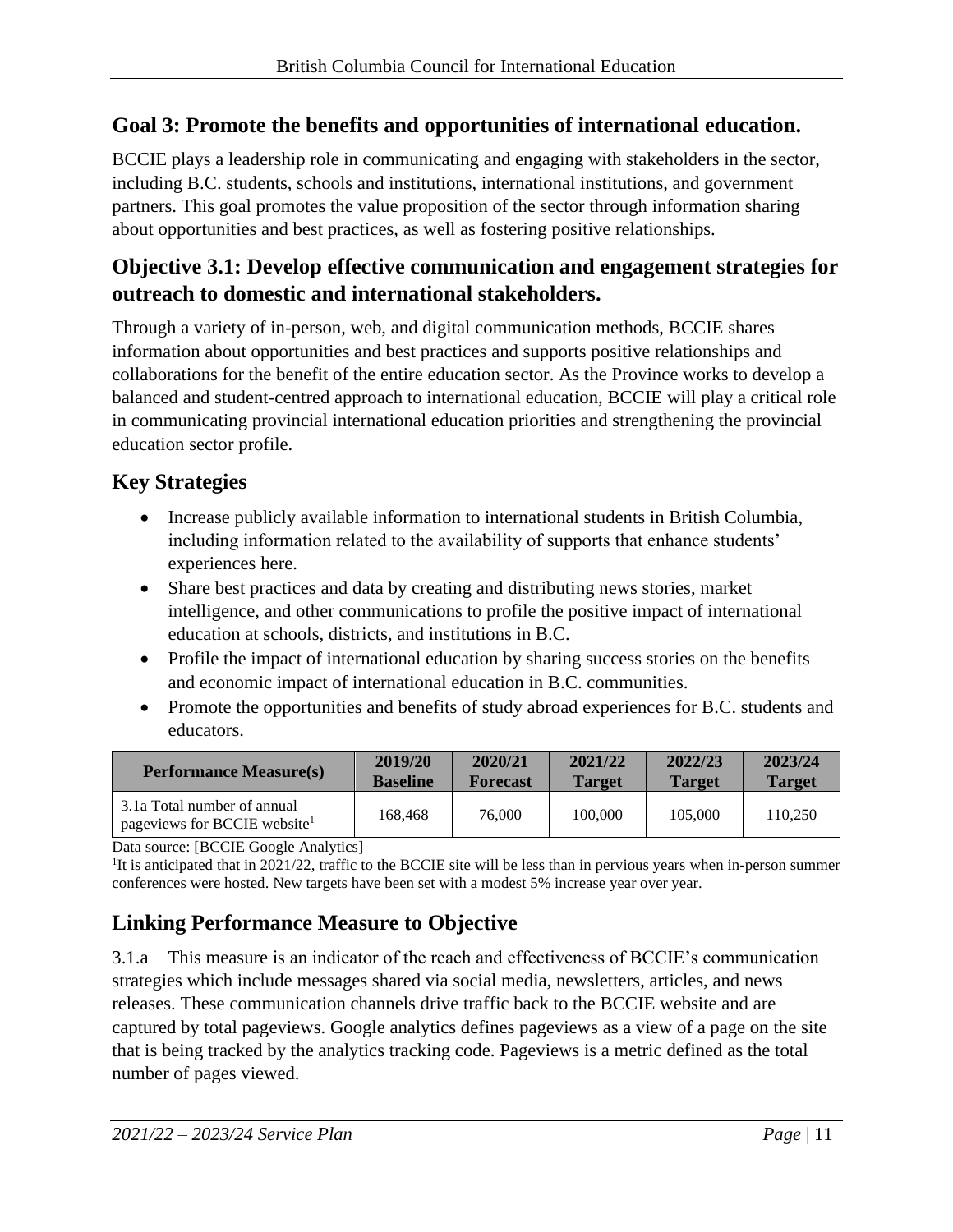#### **Discussion**

This metric was introduced in 2019/20 to demonstrate the effectiveness of BCCIE's communication activities to promote and support provincial international education priorities. While there are limitations with this measure as it is not a complete representation of all BCCIE's communication and engagement strategies, it provides a high-level assessment of the efficacy of communications efforts.

In 2020/21, COVID-19, the absence of the annual Summer Conference and technical changes to registrations for online events had a significant impact on BCCIE's communications with the sector and as a result, impacted the number of pageviews. It is anticipated that COVID-19 will continue to impact this measure and targets have been adjusted for future years.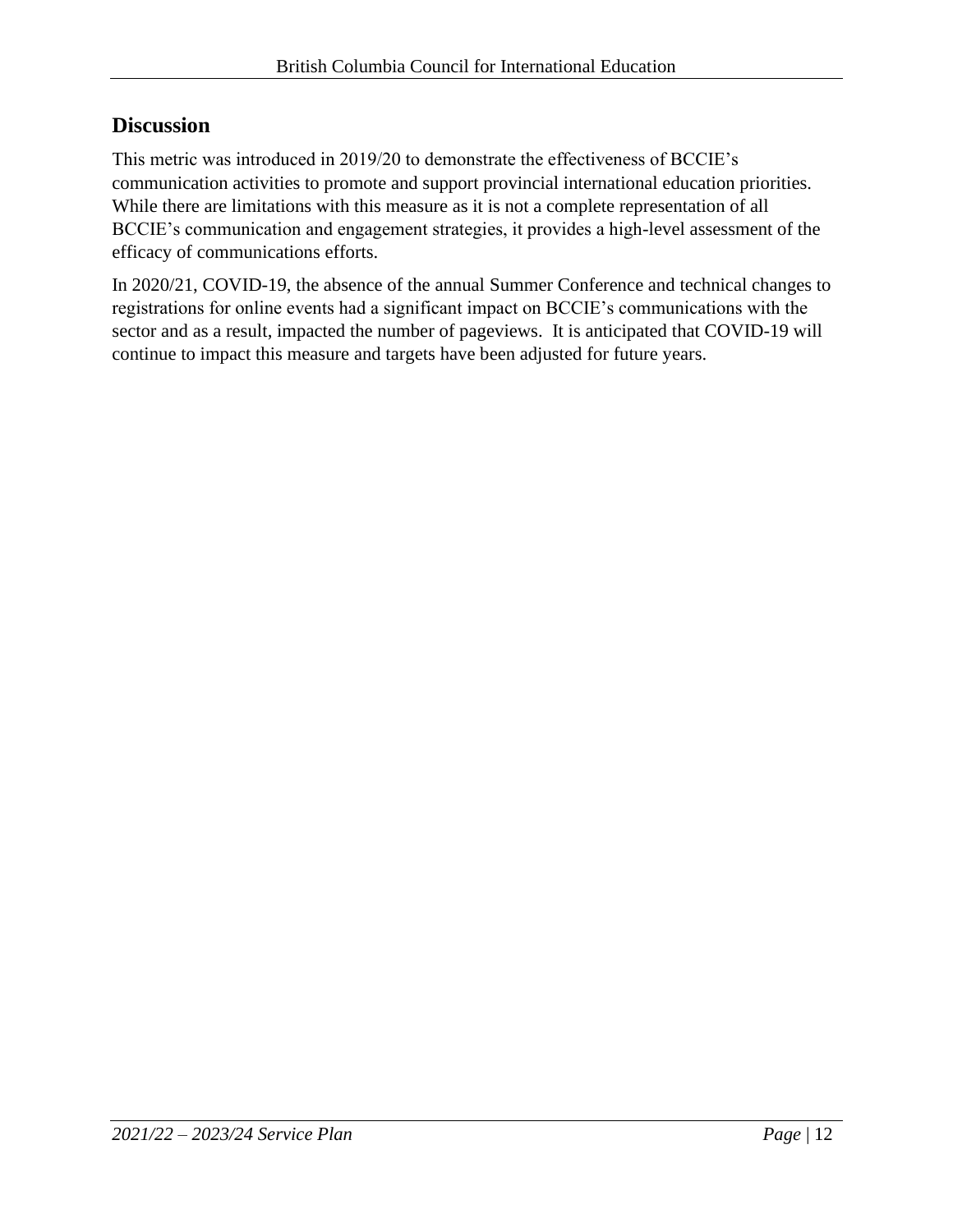### <span id="page-12-0"></span>**Financial Plan**

#### <span id="page-12-1"></span>**Financial Summary**

*As of December 31, 2020*

|                                                       | 2020/21<br><b>Forecast</b> | 2021/22<br><b>Budget</b> | 2022/23<br>Plan          | 2023/24<br>Plan |  |  |  |
|-------------------------------------------------------|----------------------------|--------------------------|--------------------------|-----------------|--|--|--|
| <b>Total Revenue</b>                                  |                            |                          |                          |                 |  |  |  |
| Provincial Grant - General Operations                 | 1,500,000                  | 1,500,000                | 1,500,000                | 1,500,000       |  |  |  |
| $AEST - One-time Funding1$                            | 275,000                    | 225,000                  |                          |                 |  |  |  |
| <b>BCCIE Summer Conference</b> <sup>2</sup>           |                            | 145,940                  | 419,619                  | 432,208         |  |  |  |
| APAIE 2020 <sup>3</sup>                               |                            |                          |                          |                 |  |  |  |
| Professional Development <sup>4</sup>                 | 2,250                      | 1,500                    | 2,000                    | 2,000           |  |  |  |
| Familiarization Tours (Institutional Support)         |                            |                          |                          |                 |  |  |  |
| Mission <sup>5</sup>                                  | 9,000                      |                          | $\overline{\phantom{a}}$ |                 |  |  |  |
| Other Government Contracts <sup>6</sup>               | 67,500                     |                          |                          |                 |  |  |  |
| Bank Interest <sup>7</sup>                            | 15,660                     | 9,250                    | 9,250                    | 9,250           |  |  |  |
| <b>Total Revenue</b>                                  | 1,869,410                  | 1,881,690                | 1,930,869                | 1,943,458       |  |  |  |
|                                                       | <b>Total Expenses</b>      |                          |                          |                 |  |  |  |
| By Program Areas <sup>8</sup>                         | 328,761                    | 424,016                  | 480,754                  | 453,236         |  |  |  |
| Breakdown of operational & administrative<br>expenses | 1,540,649                  | 1,457,674                | 1,450,115                | 1,490,222       |  |  |  |
| <b>Total Expenses</b>                                 | 1,869,410                  | 1,881,690                | 1,930,869                | 1,943,458       |  |  |  |
| <b>Annual Surplus (Deficit)</b>                       |                            |                          |                          |                 |  |  |  |
| <b>Total Debt</b>                                     |                            |                          |                          |                 |  |  |  |
| <b>Accumulated Surplus (Deficit)</b>                  | 772,893                    | 772,893                  | 772,893                  | 772,893         |  |  |  |
| <b>Capital Expenditures</b>                           |                            |                          |                          |                 |  |  |  |

Note: The above financial information was prepared based on current Generally Accepted Accounting Principles.

1. With COVID-19, BCCIE was unable to complete the intended work for the \$500,000 one-time funding from AEST provided in 2019/20. BCCIE expects to carry over \$225,000 in unexpended one-time funds into 2021/22 fiscal year to complete this work. Since the approval of the Q3 financials, there has been an update to the deferral figure based on AEST approvals, from \$250,000 to \$225,000.

2. BCCIE did not host the annual Summer Conference in June 2020 as APAIE was planned for March 2020 (but was later rescheduled due to COVID-19 restrictions). In June 2021, BCCIE will host a virtual Summer Conference, expected to generate less revenue than an in-person event. While there is still much uncertainty due to COVID-19, the budget for 2022/23 assumes BCCIE will host an in-person Summer Conference and as such, revenue is based on historical numbers for an in-person conference.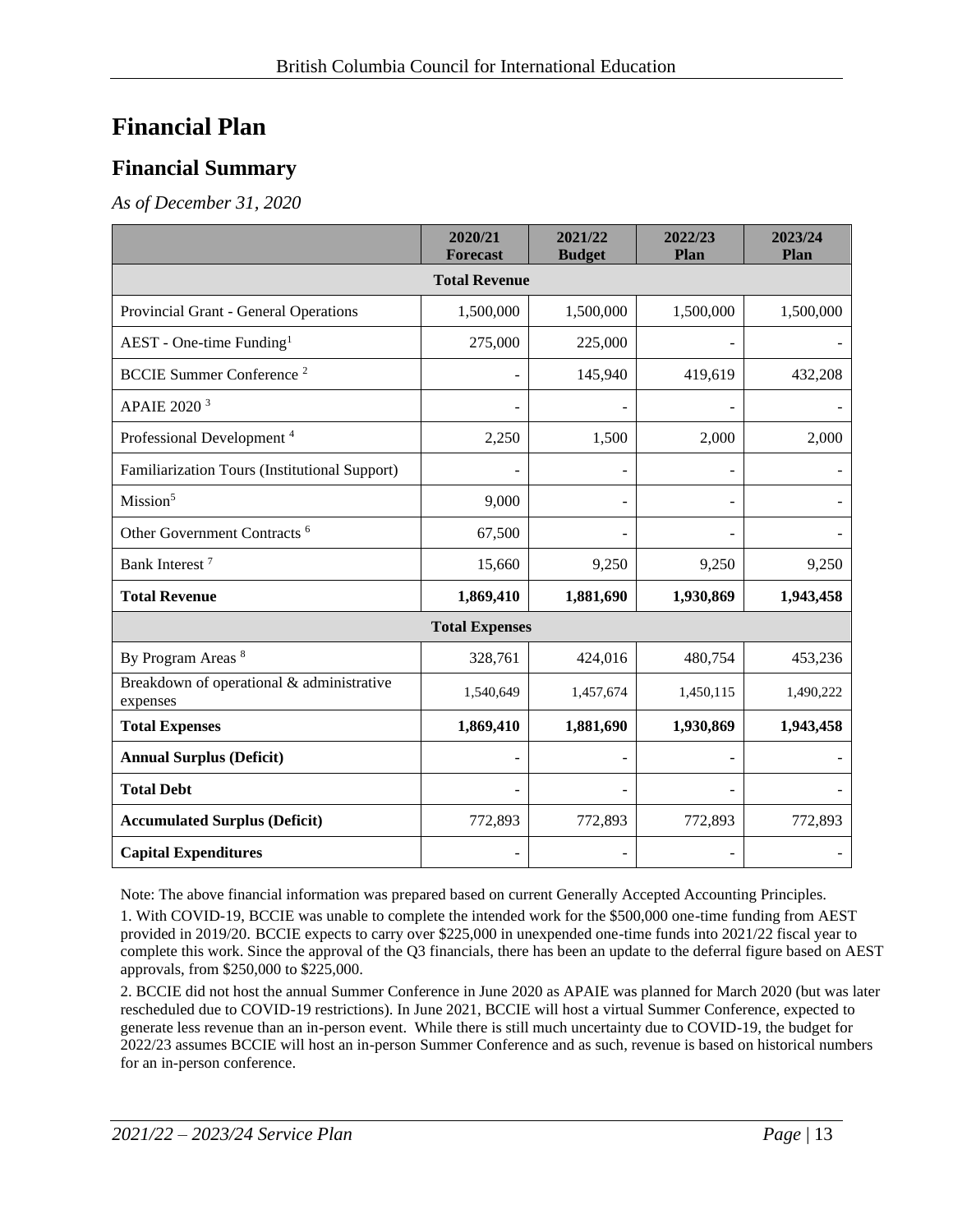3. The APAIE 2020 conference was postponed due to mounting concern about COVID-19 and emerging travel restrictions. The conference has been rescheduled to March 2022 however due to continued travel restrictions and uncertainty, fewer participants are anticipated and therefore no revenue is expected to be generated from this event.

4. Revenue for professional development (PD) varies year to year. In 2020/21, PD events moved online due to COVID-19 and larger in-person workshops were cancelled resulting in less revenue than anticipated. Modest estimates in PD revenue are anticipated for future years as BCCIE continues to offer PD virtually.

5. Contracts to plan missions and virtual B2B partnership events are unknown and not expected in future fiscal years at this time, and therefore are not included in future budgets.

6. Funds from the Ministry of Education for student and teacher mobility initiatives is not anticipated to continue. 7. Bank interest is from term deposits.

8. In 2020/21, BCCIE reduced expenditures as a result of COVID-19. In 2021/22, Program Area budgets are expected to increase back to normal operating levels.

9. In 2020/21, BCCIE reduced expenditures due to COVID-19. Operational savings and the shift in service delivery enabled BCCIE to deliver on its mandate priorities within its existing funding. As a result, BCCIE does not require the \$200,000 deficit that was previously approved and anticipates a balanced budget for 2020/21.

#### <span id="page-13-0"></span>**Key Forecast Assumptions, Risks and Sensitivities**

The BCCIE forecast is based on the following key assumptions:

- operating funds from the Ministry of Advanced Education and Skills Training will continue at current levels for jointly agreed activities;
- a carry-over to  $2021/22$  of \$225,000 from a total of \$500,000 of one-time funding from the Ministry of Advanced Education and Skills Training to support Government's implementation of the provincial international education framework;
- no additional contract revenue from the Ministry of Education beyond 2020/21;
- revenue from Summer Conference in 2022/23 and 2023/24 is based on historical inperson events; and
- fewer participants anticipated at APAIE 2022 so no revenue expected.

#### <span id="page-13-1"></span>**Management's Perspective on the Financial Outlook**

In December 2019, Government approved a one-time operating deficit for BCCIE of up to \$200,000 for the 2020/21 fiscal year, allowing BCCIE to access funds from an accumulated surplus. The one-time deficit was requested to smooth uneven timing of business revenues generated by BCCIE due to hosting two revenue-generating conferences in 2019/20 and none in 2020/21. On March 2, the APAIE 2020 conference was postponed due to mounting concern about COVID-19 and emerging travel restrictions. The conference has been rescheduled to March 2022.

In 2020/21, BCCIE reduced expenditures as a result of COVID-19, due to elimination of travel, cancellation of BCCIE-led sector missions, and the shift to online delivery of events and webinars. Operational savings and the quick shift in service delivery enabled BCCIE to deliver on its mandate priorities within its existing funding. As a result, BCCIE does not require the \$200,000 deficit that was previously approved and anticipates a balanced budget for 2020/21.

On March 30, 2020, BCCIE received one-time, restricted funding from the Ministry of Advanced Education and Skills Training of \$500,000, to further BCCIE's role in implementing the Provincial government's international education framework. With continuing travel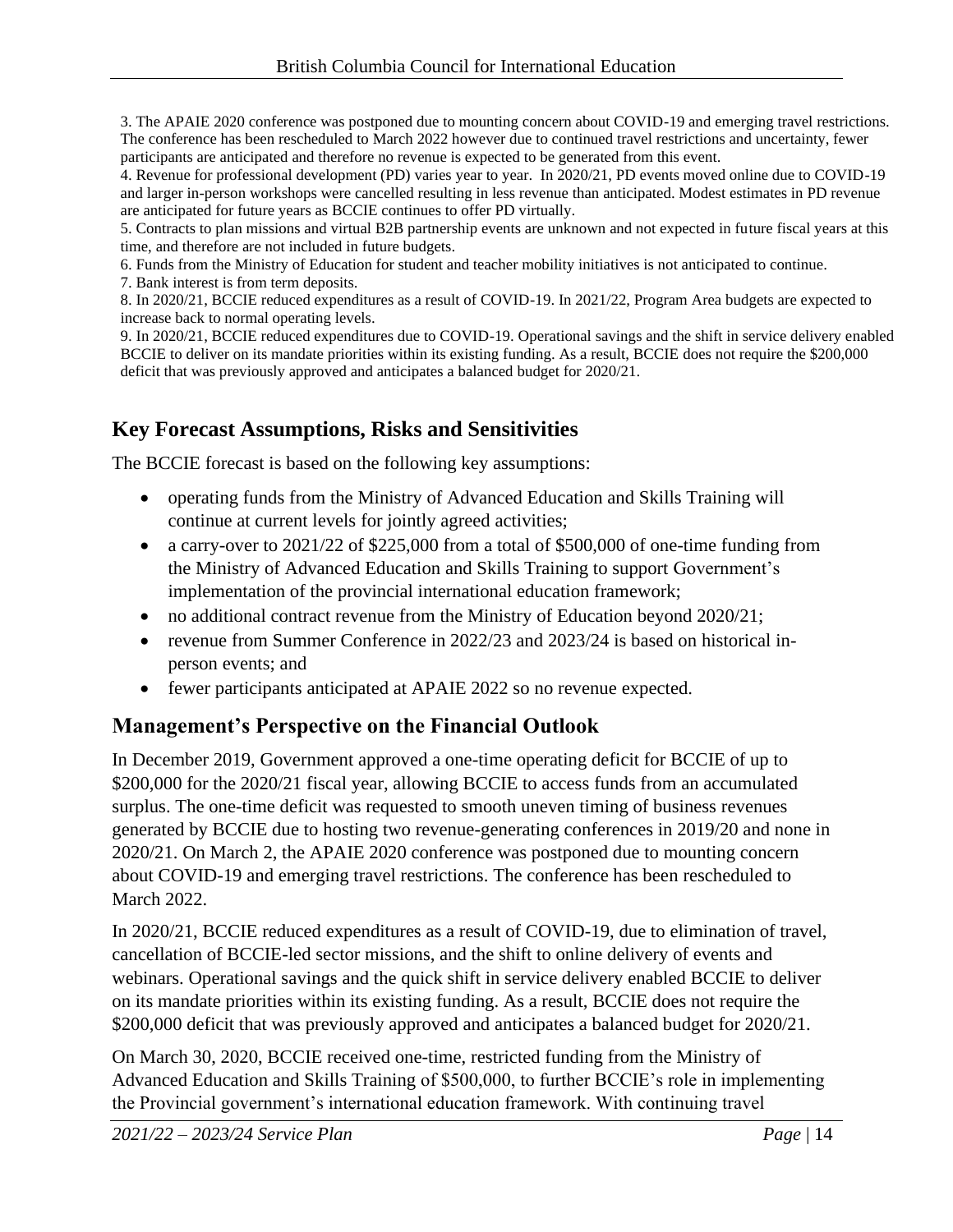restrictions and less international activity in the education sector due to COVID-19, BCCIE has been unable to complete the intended work for the one-time funds and therefore will not fully expend them in fiscal 2020/21. BCCIE expects to carry over \$225,000 of unexpended one-time funds into 2021/22 fiscal year to support the implementation of the provincial international education framework.

BCCIE will continue to closely monitor resources and expenditures to deliver services in an efficient and cost-effective manner. BCCIE will work collaboratively with the Ministry of Advanced Education and Skills Training, Ministry of Education, and Ministry of Jobs, Economic Recovery and Innovation to develop strategies to manage expenditures, leverage partnerships, and ensure alignment with Government priorities.